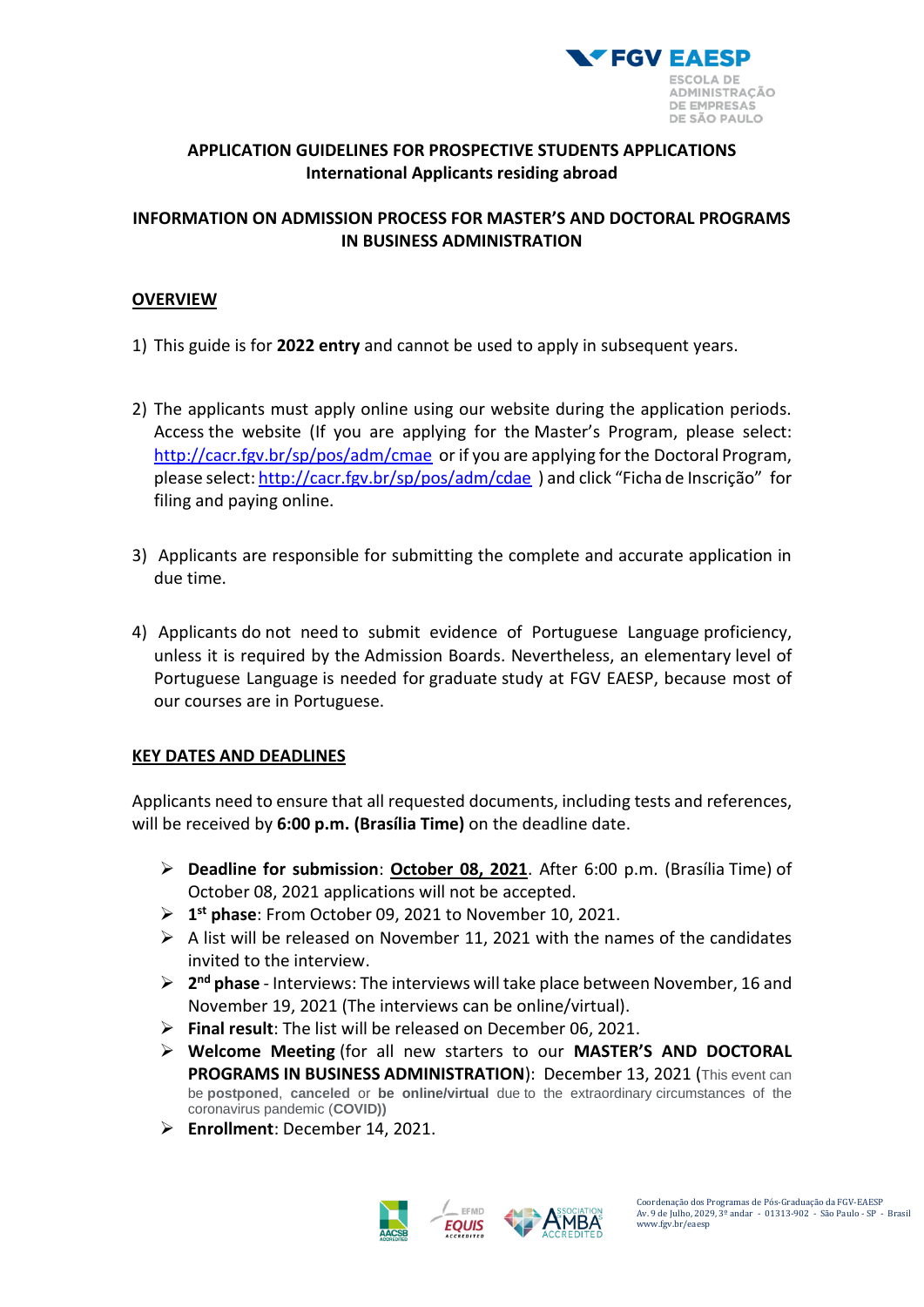

## **STEP-BY-STEP INSTRUCTIONS ON HOW TO APPLY**

#### **RESEARCHING YOUR APPLICATION**

1) Browse our pages for information about the Master's and Doctoral Programs in Business Administration: <https://eaesp.fgv.br/cursos/mestrado-academico-administracao-empresas-cmae>

<https://eaesp.fgv.br/cursos/doutorado-administracao-empresas-cdae>

- 2) Check all the information to make sure that you meet all the requirements for the Program that you want to apply to.
- 3) Choose a Program:
	- ➢ Master's Program in Business Administration (CMAE); or
	- $\triangleright$  Doctoral Program in Business Administration (CDAE).
- 4) Choose a Concentration Area.
- 5) Check all the dates and deadlines (including tests).

### **BEFORE YOU APPLY**

- 1) Read through all items of this Application Guidelines to make sure you provide all the right supporting documents and information.
- 2) Be aware that to come to Brazil you will need a student visa.
- 3) Check if you will need to submit a [test](http://www.graduate.ox.ac.uk/englishproficiency) (see information below). If you do, then book a test for one of the required tests.
- 4) Contact your referees to check that they can submit references for you by the application deadline.
- 5) Sent a request to your institution for the official transcripts, if you do not have them – some universities might need weeks to prepare this for you.



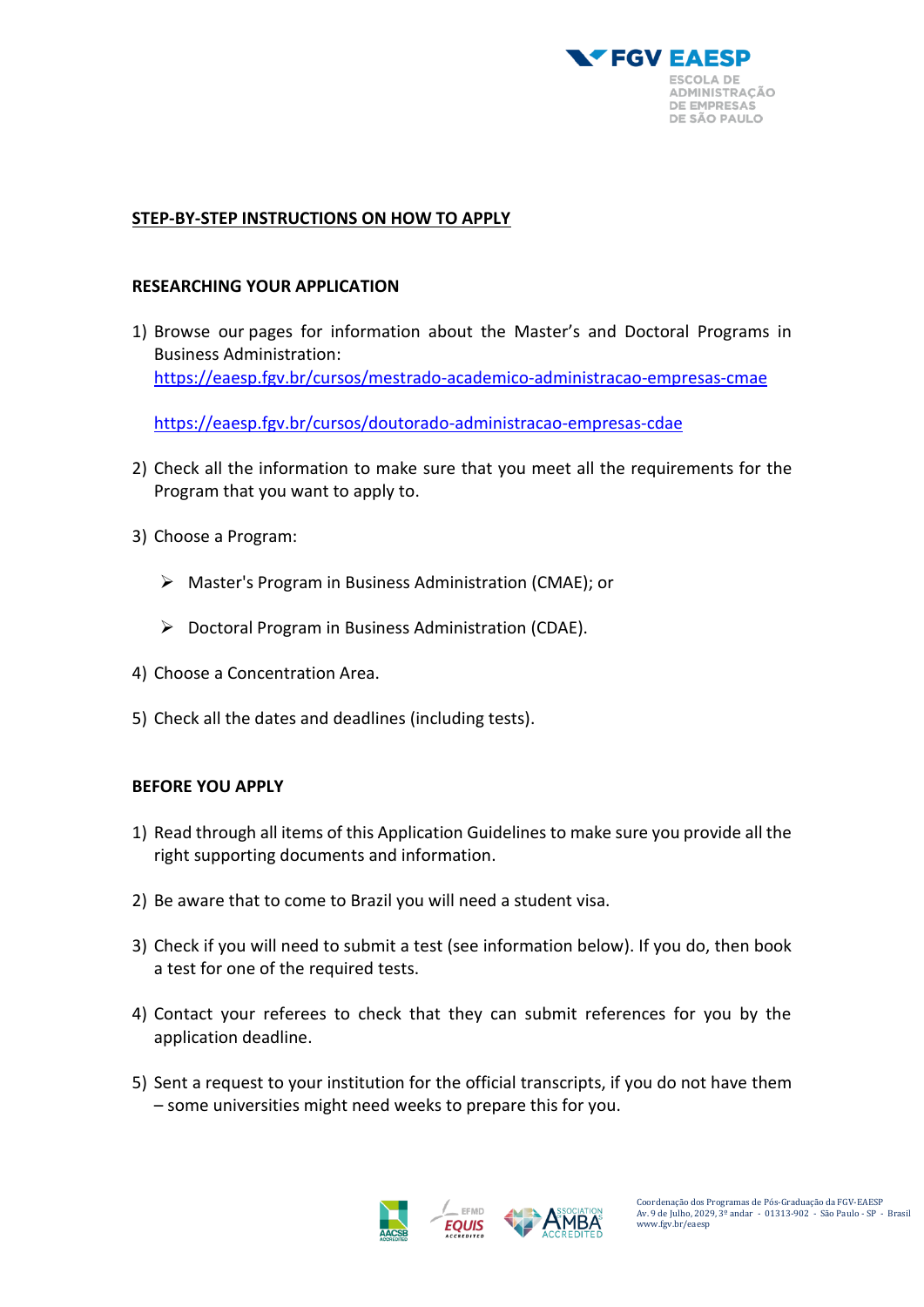

- 6) Be aware that for the payment, you will need a valid credit card if you are applying outside Brazil. In Brazil, payments can be made by bank slip, also.
- 7) Submit the Application before the closing date: **DEADLINE FOR SUBMISSION: OCTOBER 08, 2021.** Ensure that your application and all requested documents, including tests and references, required for your course are received by **6:00 p.m. (Brasília Time) of the deadline.**
- 8) If you apply in the days leading up to the deadline it may not be possible for us to answer your queries and assist you in time for you to submit your application by the deadline.
- 9) Your application will be considered only if it is fully completed (submitted and paid) at the deadline.

## **APPLICATION**

- 1) Start your application by clicking "Ficha de Inscrição" on the website (If you are applying for the Master's Program, please select: <http://cacr.fgv.br/sp/pos/adm/cmae> or if you are applying for the Doctoral Program, please select:<http://cacr.fgv.br/sp/pos/adm/cdae>
- 2) Language Option: Select English (**mandatory for International Applicants residing abroad).**
- 3) Fill in the online form (personal details and address).
- 4) On the next screen, select the Concentration Area (options). You can select up to two areas, in order of preference:
	- ➢ Administration, Analysis and Information Technology;
	- ➢ Corporate Strategy;
	- ➢ Marketing
	- ➢ Organizational Studies;
	- $\triangleright$  Operations Management and Sustainability;
	- ➢ Finance;
- 5) On the next screen, fill in the School Information.



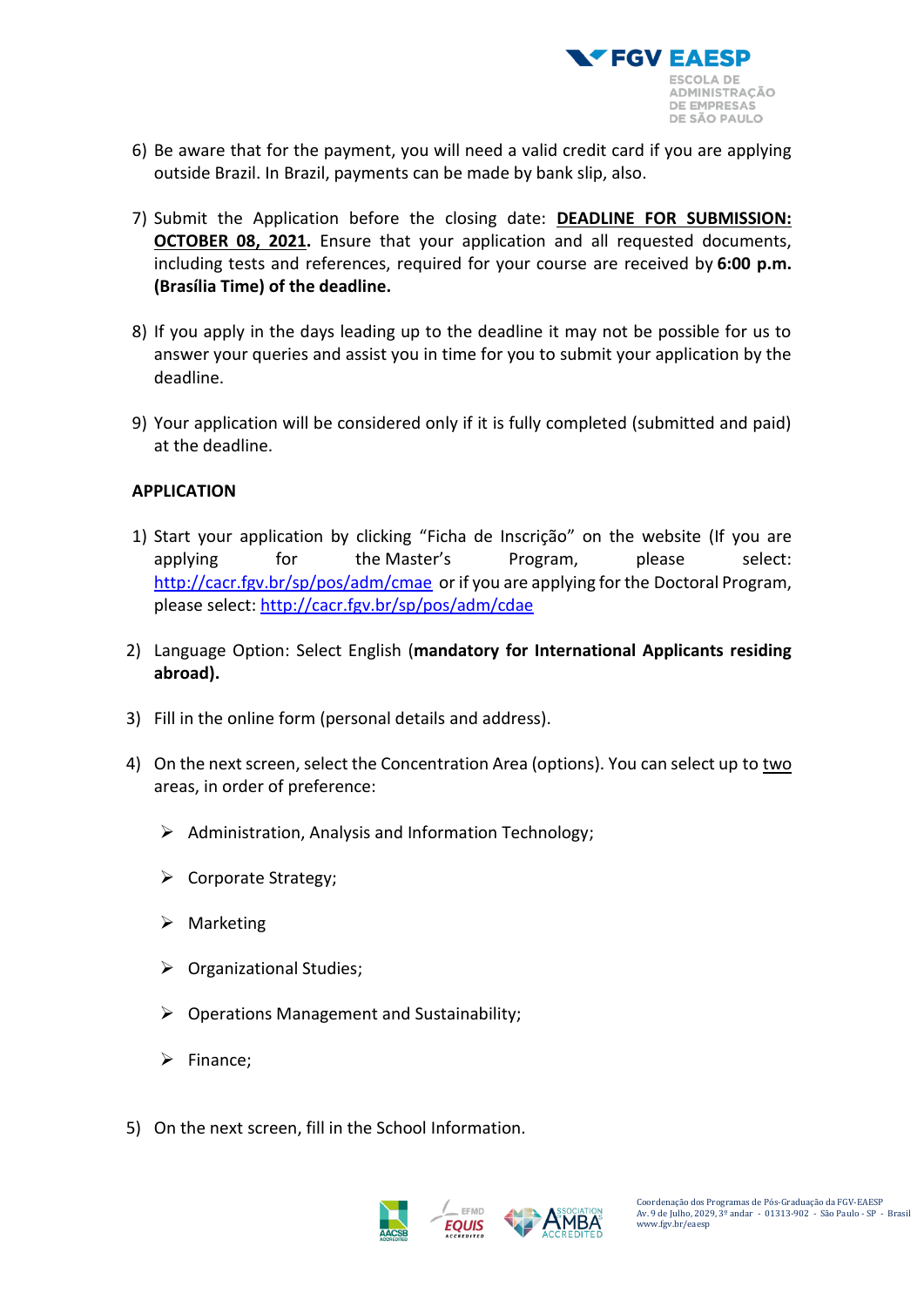

- 6) On the next screen, fill in the Professional Information
- 7) Read the Application Guidelines. To go on with your application, you must accept the Terms and Conditions.
- 8) Pay the fee.
	- $\triangleright$  The Application fee is:

**R\$155,00** for payments made from **August 2, 2021** until **September 10, 2021**  6:00 p.m. (Brasilia Time); and

**R\$ 180,00** for payments made from **September 10, 2021** after 6:00 p.m. (Brasilia Time)) until **October 08, 2021** 6:00 p.m. (Brasilia Time).

- $\triangleright$  You must pay in Reais (Brazilian currency). The payment must be made via credit card if you are applying outside Brazil. You will enter your payment details, and your card will be charged as you submit your application.
- $\triangleright$  Payments can also be made by bank slip here in Brazil (Only available with Brazilian Individual Taxpayer Registry (CPF) information). Once the application has been made, and the bank slip has been issued, payment must be made until the due date. After bank slip's expiration date, if the bank slip is not paid, you can access "Ficha de Inscrição" again and issue a new one (until 6:00 p.m. (Brasilia Time) of the deadline for submission). Do not wait until the deadline for submission to issue the bank slip, you may not be able to pay it.
- $\triangleright$  Your application will not be considered if you have not paid the fee.
- $\triangleright$  The fee will be refunded if you withdrawal your application since you send an email to [cacr.cmcd@fgv.br](mailto:cacr.cmcd@fgv.br) until seven days after the payment. Email received after the set date will not be considered and the application fee won't be refunded.
- 9) On the next screen, uploaded all the required documents
	- ➢ **Passport:** Please send a copy of the page of the passport which contains the identification data.
	- ➢ **C.V. containing the following information:**
		- Academic background
		- Professional background
		- Information about other relevant courses
		- Proficiency in foreign languages



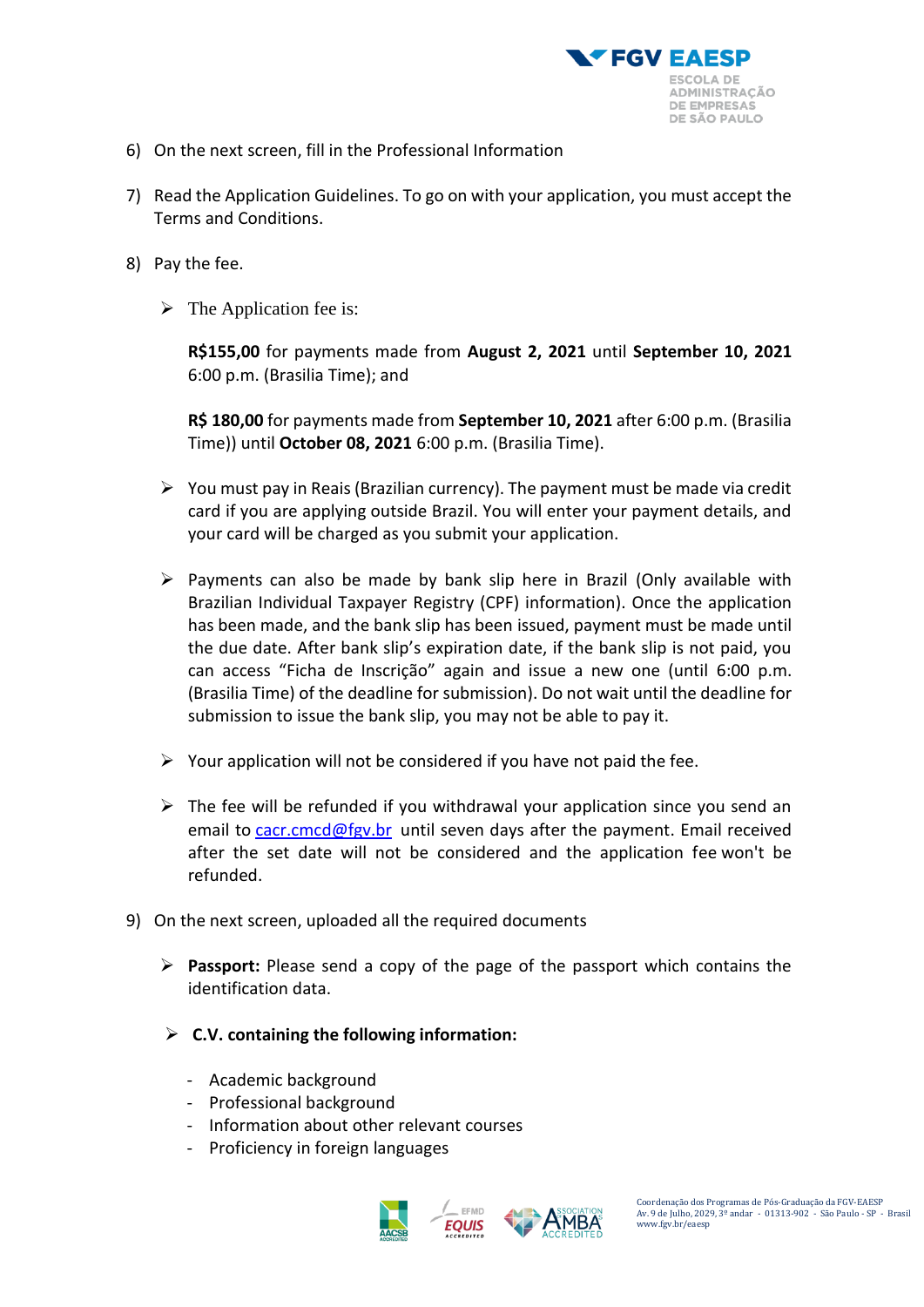

- Teaching experience
- Academic research experience
- Participation in conferences, seminars and other academic events
- Publications
- Participation in groups
- Scientific Initiation
- ➢ **Academic Official transcripts of all college/university degrees**. The transcripts must report the subjects taken, its respective grades, specification of their inclusion in courses or programs, academic hours/credits and when and where they were taken.
- ➢ **Diploma/Certificate of all university degrees**. Provisionally, a statement from the respective school, certifying that the applicant has concluded or is concluding the course in question may replace the diploma. On enrollment day, however, applicants who do not present all required documentation will forfeit their application.

**Important:** Applicants residing abroad or who have completed (all or part of) their studies abroad must present equivalent documentation. Notarized copies of the **Academic Official transcripts** and **Diploma/Certificate** must be accompanied by certified translations to Portuguese language.

**Important:** If you hold a diploma of undergraduate course issued by foreign institutions we recommend that you revalidate it through a Brazilian university. Only Brazilian public universities that offers the equivalent course or degree can revalidate a foreign undergraduate diploma.

### ➢ **GMAT**® **scor or GRE**® **score:**

These tests are valid for five years. Take the GMAT® or GRE® exam and send the score to us.

A high score does not guarantee a place, nor does a low score disqualify you. It is important to remember that GMAT/GRE scores are only one element of your application.

- ➢ **Presentation Letter:** The letter must be in Portuguese, Spanish or English and should be limited to 10 thousand characters, describing:
	- a) Reasons why the applicant considers him/herself qualified for the specific program;
	- b) Applicant's relevant academic and executive achievements;



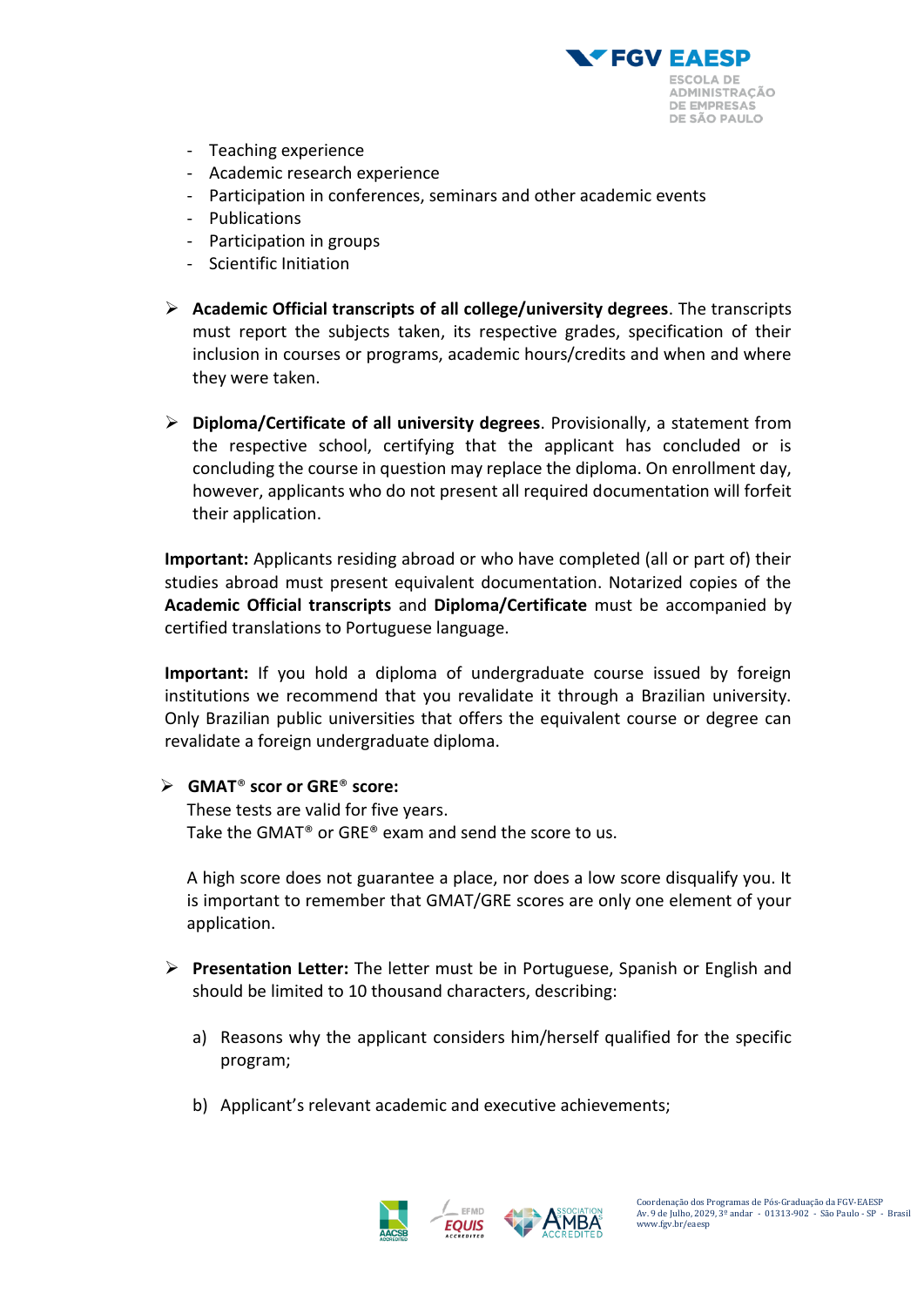

- c) Reasons for having chosen the indicated Program and Concentration Area; and
- d) Topic and research theme within the scope of the Concentration Area.
- ➢ **Person's chosen name form** [\(click here to access the form,](https://www.fgv.br/processoseletivo/cdae/2022/AnexoIV-Edital-CDAE-02-2022.pdf) in Portuguese): In accordance with the Brazilian legislation in force, regarding the gender identity, the applicant has the right to use his/her preferred name, different to that assigned at birth, by asking for it at the moment of the submission in the admissions process. As such, the applicant must complete the Person's chosen name form.
- ➢ **A disability letter from you doctor or a licensed medical professional:** Practical adjustments, support and guidance may be required by disabled applicants at the moment of the submission in the admissions process.

**Important**: We welcome disabled students. We're committed to responding effectively and appropriately to individual support needs, but approved candidates must inform us, right at the moment of registering, about their health requirements during their time at the university.

- ➢ Doctoral applicants are required to submit the **Research Project** as following: Research Project, written in Portuguese, Spanish or English, limited to 10 pages, containing:
	- Title;
	- Project summary and key words;
	- Research goals;
	- Justification and expected outcomes;
	- Theory review;
	- Methodological procedure;
	- Bibliography.

Research Project is waived for those applicants who will apply for the Master's Program.

- ➢ **Term of Commitment to Grant Teaching Assistant (TA) Scholarships, duly filled and signed:** only for doctoral candidates who are going to apply for the TA scholarship. Please, before applying for this assistantship, make sure that you meet all the TA requirements and that you agree to take over the duties and responsibilities imposed on a TA (to find out more about this scholarship opportunity see "anexo [VI" of the "CDAE Edital", in Portuguese\).](https://www.fgv.br/processoseletivo/cdae/2022/AnexoVII-Edital-CDAE-02-2022.pdf) Click here to access the **TA Commitment Term**.
- ➢ **Audio/video recording consent letter for the interview**. The consent letter must be signed.



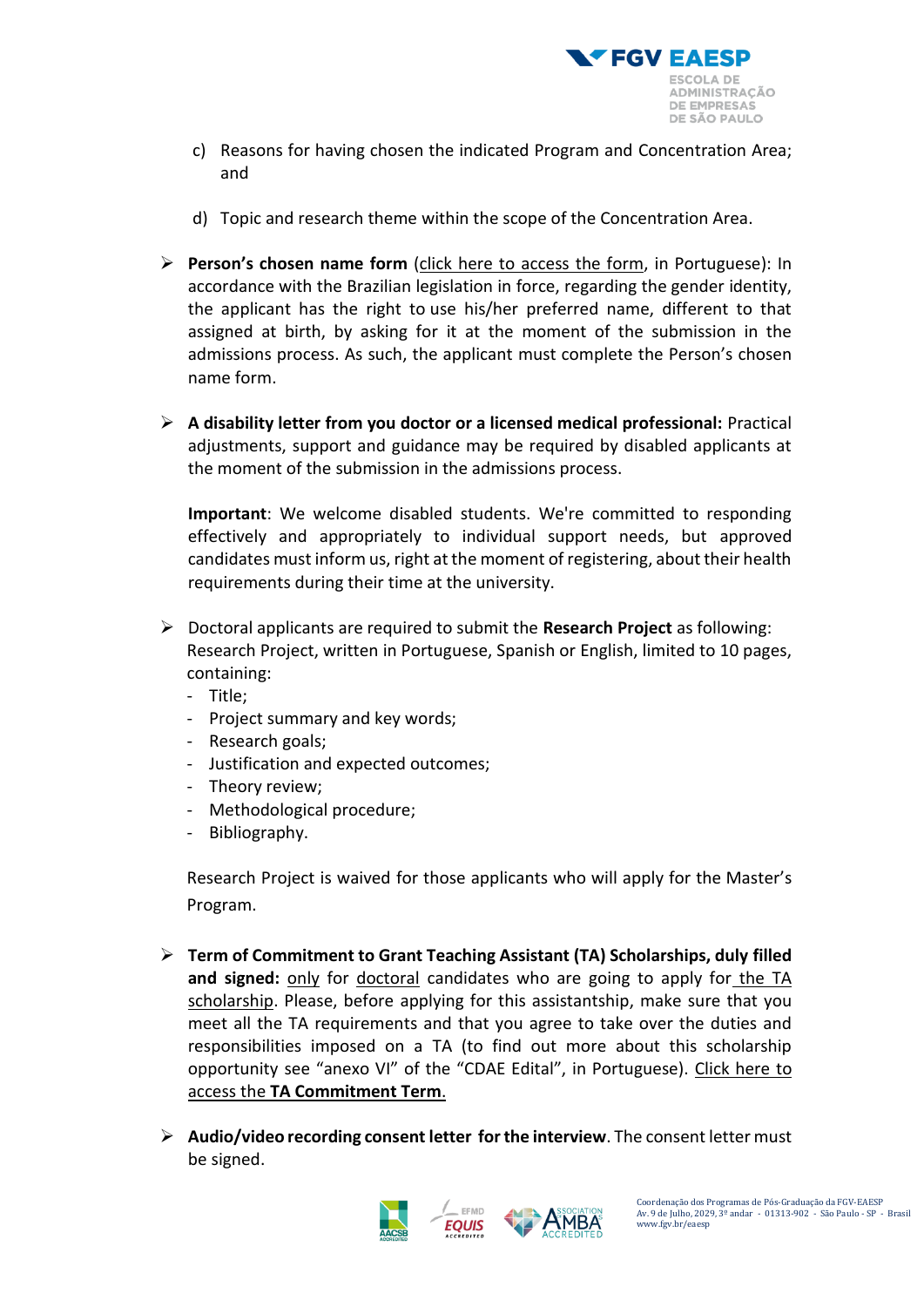

**10)** Go back to the previous page (click "Back" button at the top of the page).

# **Two Recommendation Letters:**

The online application will ask applicants to provide their references' names and email addresses. Applicants must inform the email addresses of two referees/recommenders. Please ensure the referee's email addresses entered into your application are correct. Your referees will automatically be emailed a referee report to complete and submit electronically. Once your referee has completed and submitted a referee report the status will change from request sent to complete and the document will appear in your application. Applicants should advise the recommender that they will receive an e-mail from FGV with the letter template to make their recommendations. Should a referee not receive the referee report request please ask them to check their junk email inbox.

This letter must be sent only by recommender straight to FGV EAESP. To send it the recommenders will need to enter your credentials.

It is the applicants' responsibility to follow up with their referee to ensure that their report is submitted well before the closing date. Your application will not be complete if the two referees have not provided the recommendations.

- 11) Double-check that you have chosen the right program, level and concentration area and uploaded all the correct documents, pay the application fee
- 12) Submit your application.
- 13) After submited your application, you will receive an automatic confirmation email saying that your submission for the following admission process has proceeded, but it will only be considered fully completed when you finish uploading all the required documents (including tests and references), and the registration fee is paid.
- 14) If you cannot complete your application in one sitting, you have the option of holding your application and resuming later.
- 15) Every time you return to your application you will need to use the login and password. You will be informed of your application number by email.
- 16) You can return to work on your application at any time between the opening and closing date of the application, but you must complete and submit your application (including required documents, tests and referees' reports) before the deadline. Late applications and/or documents/test/ referees' reports will not be accepted.

EFMD **EQUIS** 



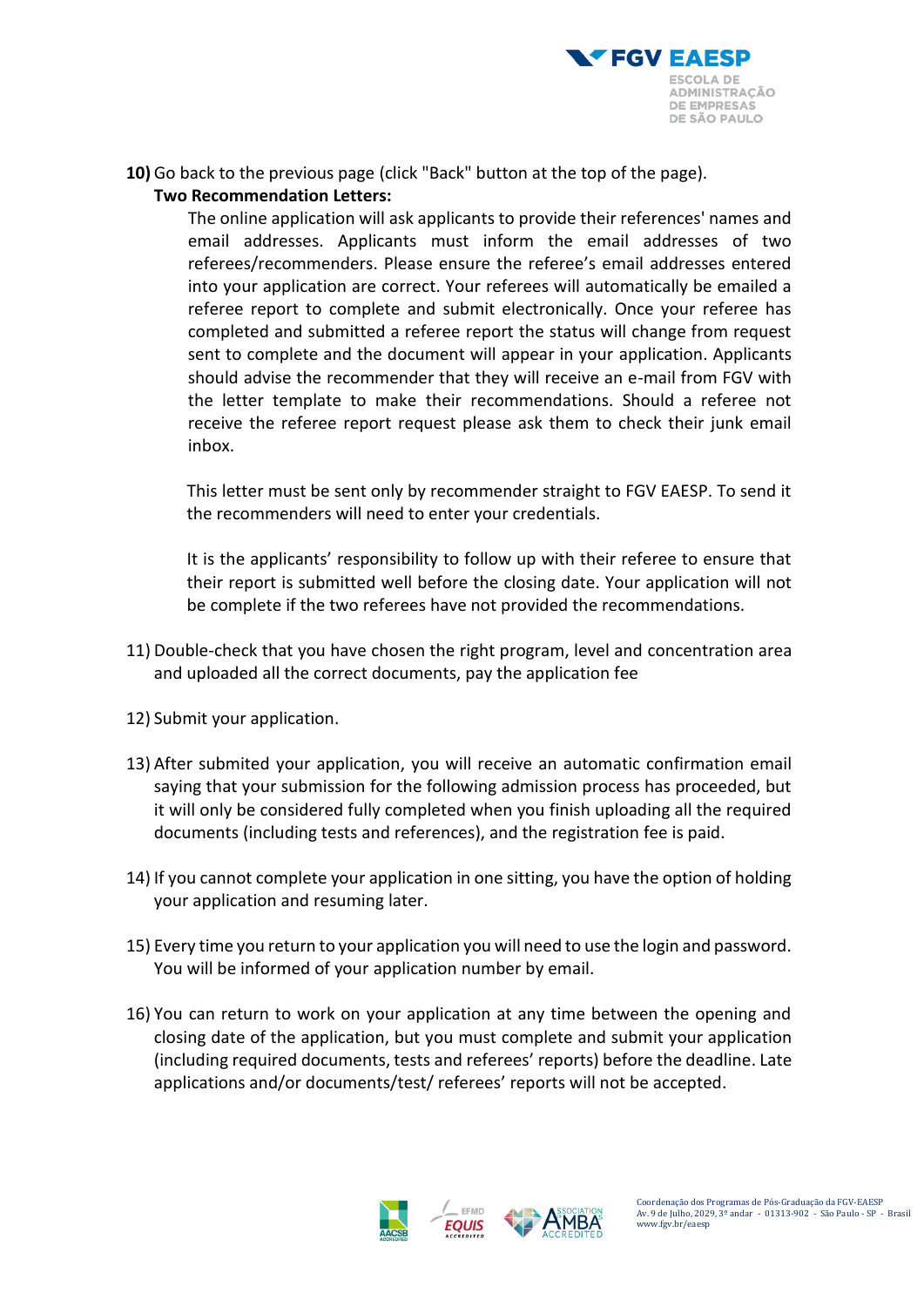

#### **AFTER YOU APPLY**

Once you have submitted your application, if you fulfill the eligibility criteria, register accordingly, uploaded all the correct documents and made your application payment, your application will be assessed by the Admission Boards.

Admission Boards will make its decision from October 09, 2021 to November 10, 2021.

If your application meets our initial criteria, you will progress to the next stage of our selection process.

Shortlisted candidates will be called for an interview to be held from November, 16 to November 19, 2021. The list will include date, time and venue of the interview and will be displayed on our website (Master's candidates: <http://cacr.fgv.br/sp/pos/adm/cmae> or Doctoral candidates:<http://cacr.fgv.br/sp/pos/adm/cdae> ) on November 11, 2021. Only the candidates called for the interview will remain in the admission process; the others will not be considered further in the admission process. The interviews will be conducted in English or in Portuguese. The Admission Boards provides alternative arrangements for long distance interviews.

**Important:** It is the applicant's responsibility to monitor the status of their application and to follow up all the results and information published on our website.

#### **FINAL RESULT**:

The approved applicants list will be released on December 06, 2021 with the names of the approved candidates. Also, a waiting list of applicants might be released.

### **WELCOME MEETING AND ENROLLMENT<sup>1</sup> :**

- **Welcome Meeting**: Approved candidates must attend a meeting about the registration process. Date: December 13, 2021

- **Enrollment:** Approved candidates must register. Date: December 14, 2021

### **CONTACT US**

**If you have any doubts, contact our Admission Office (Coordenadoria de Admissão aos Cursos Regulares - CACR) by e-mail** [processoseletivo@fgv.br](mailto:processoseletivo@fgv.br) **in advance.**

EFMD





Coordenação dos Programas de Pós-Graduação da FGV-EAESP Av. 9 de Julho, 2029, 3º andar - 01313-902 - São Paulo - SP - Brasil www.fgv.br/eaesp

<sup>1</sup> These events can be **postponed**, **canceled** or **be online/virtual** due to the extraordinary circumstances of the coronavirus pandemic (**COVID**-**19)**